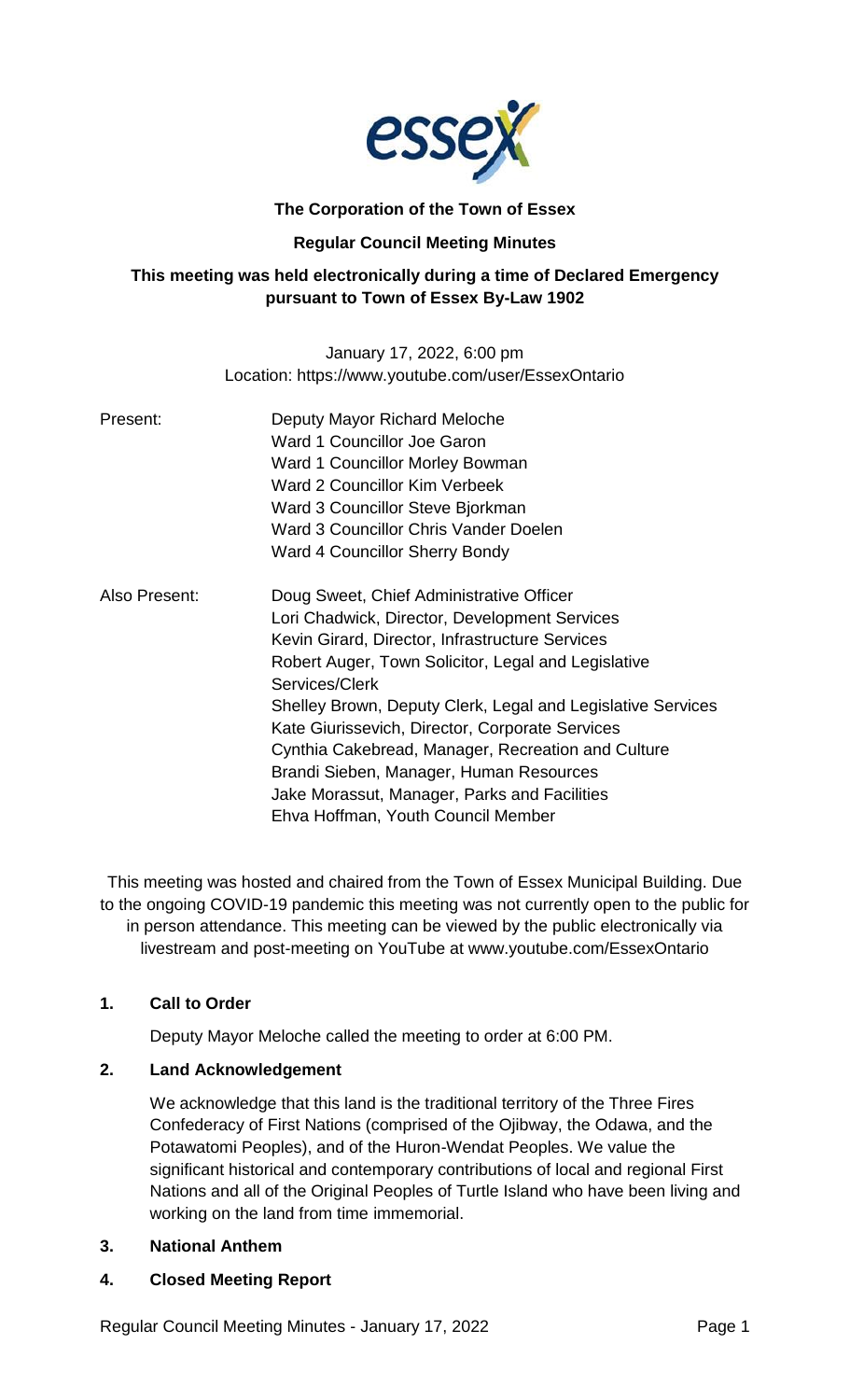Robert Auger, Town Solicitor/Clerk, Legal and Legislative Services provided a verbal report on the Closed meeting held on January 7, 2022. He reported that Council met electronically in Closed Session on January 7, 2022 at 2:00 PM as permitted to do so by sections 239 2 (b) and 239 2 (f) of the Municipal Act.

At the Closed Session Council discussed personnel matters about an identifiable individual and received legal advice that is subject to solicitor-client-privilege in relation to a matter that was before the courts. Council received information concerning that matter and was provided with legal advice in connection with that information.

# **5. Declarations of Conflict of Interest**

There were no declarations of conflicts of interest noted at this time.

# **6. Adoption of Published Agenda**

# **6.1 Regular Council Meeting Agenda for January 17, 2022**

**R22-01-001** Moved By Councillor Bowman Seconded By Councillor Vander Doelen

**That** the published agenda for the January 17, 2022 Regular Council Meeting be adopted as presented.

# **Carried**

# **7. Adoption of Minutes**

# **7.1 Regular Council Meeting Minutes for December 20, 2021**

### **R22-01-002**

Moved By Councillor Bjorkman Seconded By Councillor Bondy

**That** the minutes of the Regular Council Meeting held December 20, 2021 be adopted as circulated.

### **Carried**

### **7.2 Special Council Meeting Minutes for August 23, 2021**

### **R22-01-003**

Moved By Councillor Bjorkman Seconded By Councillor Bowman

**That** the minutes of the Special Council Meeting held August 23, 2021 be adopted as circulated.

**Carried**

# **7.3 Special Council Meeting Minutes for October 4, 2021**

### **R22-01-004**

Moved By Councillor Verbeek Seconded By Councillor Vander Doelen

**That** the minutes of the Special Council Meeting held October 4, 2021 be adopted as circulated.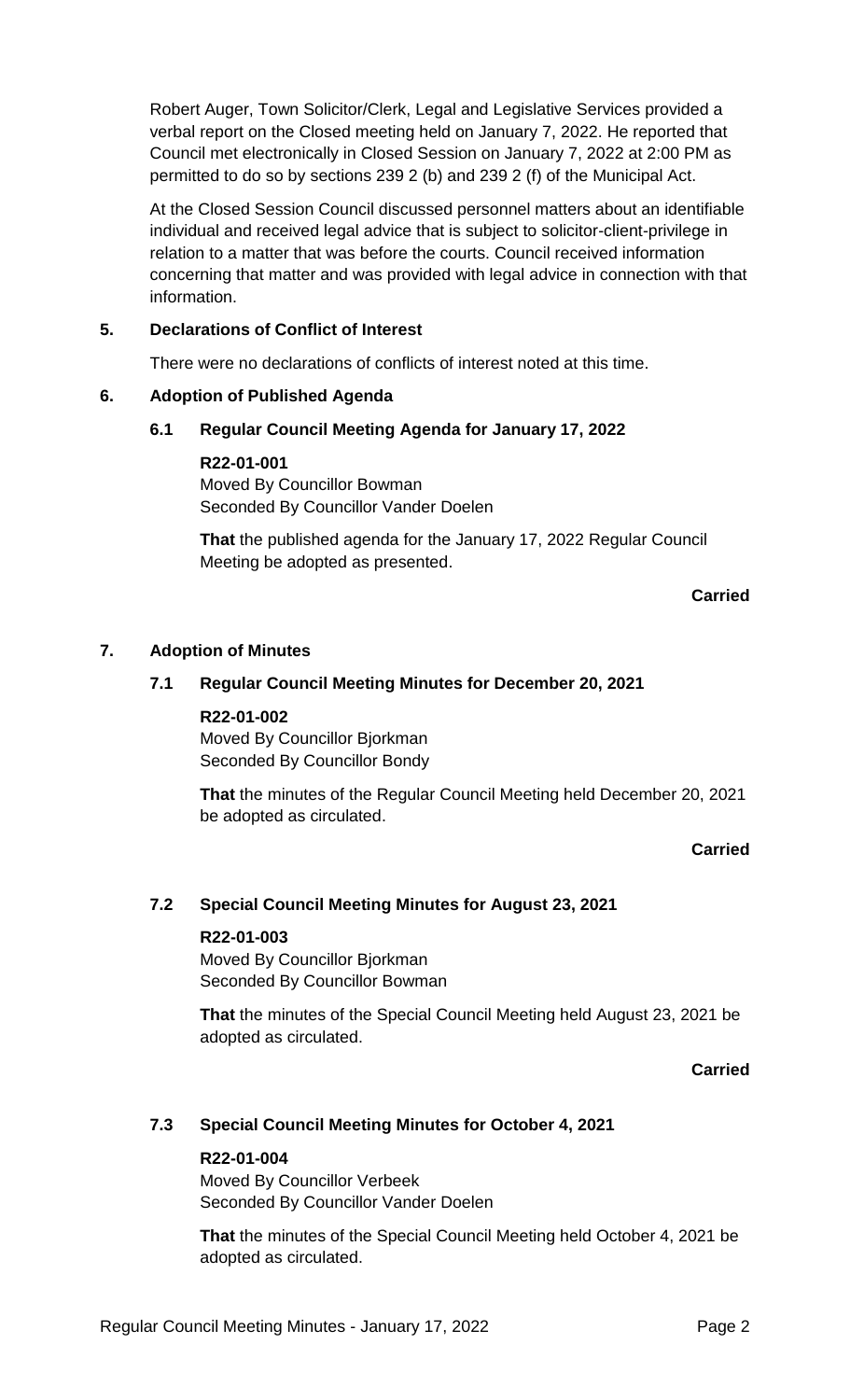# **7.4 Special Council Meeting for October 12, 2021**

### **R22-01-005**

Moved By Councillor Garon Seconded By Councillor Bjorkman

**That** the minutes of the Special Council Meeting held October 12, 2021 be adopted as circulated.

**Carried**

### **7.5 Special Council Meeting for October 18, 2021**

#### **R22-01-006**

Moved By Councillor Bowman Seconded By Councillor Garon

**That** the minutes of the Special Council Meeting held October 18, 2021 be adopted as circulated.

**Carried**

### **8. Public Presentations**

## **8.1 Cynthia Cakebread, Manager, Recreation and Culture on behalf of the Arts, Culture and Tourism Committee**

RE: Candy Cane Lane Contest 2021 Winners

Cynthia Cakebread, Manager, Recreation and Culture explained that the Candy Cane Land Contest 2021 was an initiative of the Arts, Culture, and Tourism Committee which was created in partnership with the Essex BIA through sponsorship of prizes. The Arts, Culture and Tourism Committee challenged all residents and businesses in the Town of Essex to put their best lights forward. Ms. Cakebread announced the winners in the Business Category and in the Merry and Bright Category followed by a video presentation of all homes and businesses who entered the competition. Ms. Cakebread congratulated all winners and thanked everyone who participated.

#### **R22-01-007**

Moved By Councillor Bowman Seconded By Councillor Garon

**That** the presentation by Cynthia Cakebread, Manager, Recreation and Culture announcing the Candy Cane Lane Winners on behalf of the Arts Culture and Tourism Committee, be received.

**Carried**

### **8.2 David Mota, Resident**

RE: Affordable Housing

This delegation was deferred to the February 7, 2022 Regular Council Meeting to allow Mr. Mota time to submit his presentation.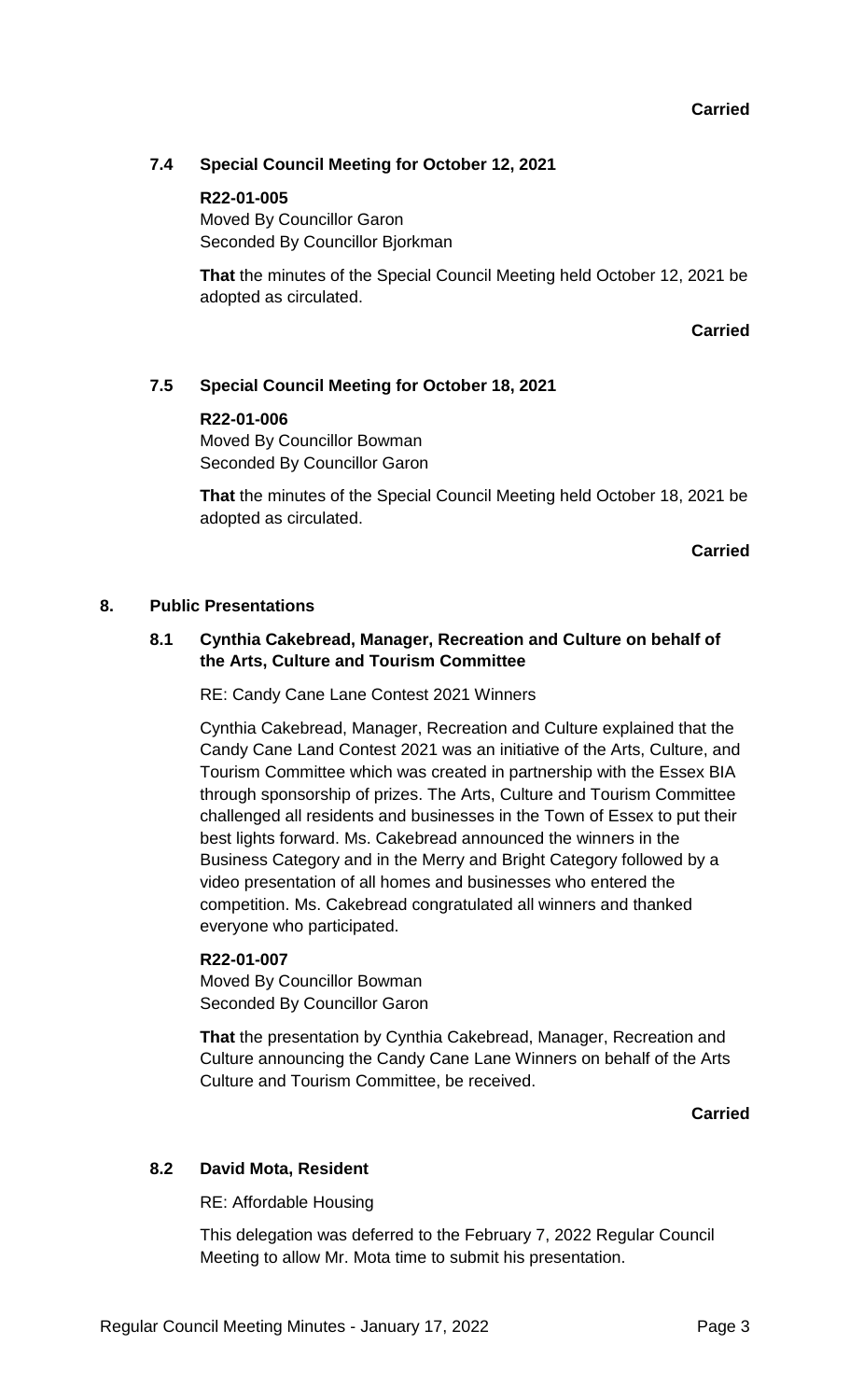### **R22-01-008**

Moved By Councillor Bjorkman Seconded By Councillor Verbeek

**That** the delegation by David Mota be deferred to the Regular Council Meeting on February 7, 2022.

**Carried**

### **9. Unfinished Business**

#### **10. Reports from Administration**

#### **10.1 Town Solicitor/Clerk's Verbal Report**

#### **Re: Council Vacancy**

• Mayor Snively Letter of Resignation

Robert Auger, Town Solicitor/Clerk, Legal and Legislative Services advised that on January 12, 2022 the Municipal Clerk received notice in writing from Mayor Larry Snively advising of his immediate resignation as Head of Council of the Corporation of the Town of Essex. Mr. Auger further stated that he is satisfied that this is a resignation received in accordance with Section 259 of the Municipal Act and after reviewing the notice the resignation is official through Section 260 of the Municipal Act. It was recommended that Council direct the Clerk to call a special meeting to be held on January 24, 2022 at 5 PM at which meeting Council shall meet to consider and decide to either appoint a person to fill the vacancy or pass a by-law requiring a by-election to be held.

#### **R22-01-009**

Moved By Councillor Bondy Seconded By Councillor Verbeek

**Whereas** the Municipal Act (the "Act"), Section 259(d) provides for a council seat to become vacant as a result of the resignation of a member;

**And Whereas** Section 260 of the Act provides that a member may resign the office "by notice in writing filed with the clerk of the municipality";

**And Whereas** Mayor Snively did provide to the Clerk Notice in Writing of his resignation on January 12, 2022 effective immediately;

**And Whereas** Section 262 (1) of the Act provides that if the office of a member of Council becomes vacant under section 259, the council shall at its next meeting declare the office to be vacant;

**And Whereas** Section 263 of the Act states that Council shall within sixty (60) days after declaring the seat to be vacant, appoint a person to fill the vacancy or pass a by-law requiring a by-election to be held to fill the vacancy

**Now Therefore** the Council of the Corporation of the Town of Essex hereby resolves as follows:

1. **That** as the resignation of Mayor Snively has been received by the Clerk on January 12, 2022 and effective immediately, this Council does hereby declare the office of Mayor/Head of Council of the Corporation of the Town of Essex to be vacant;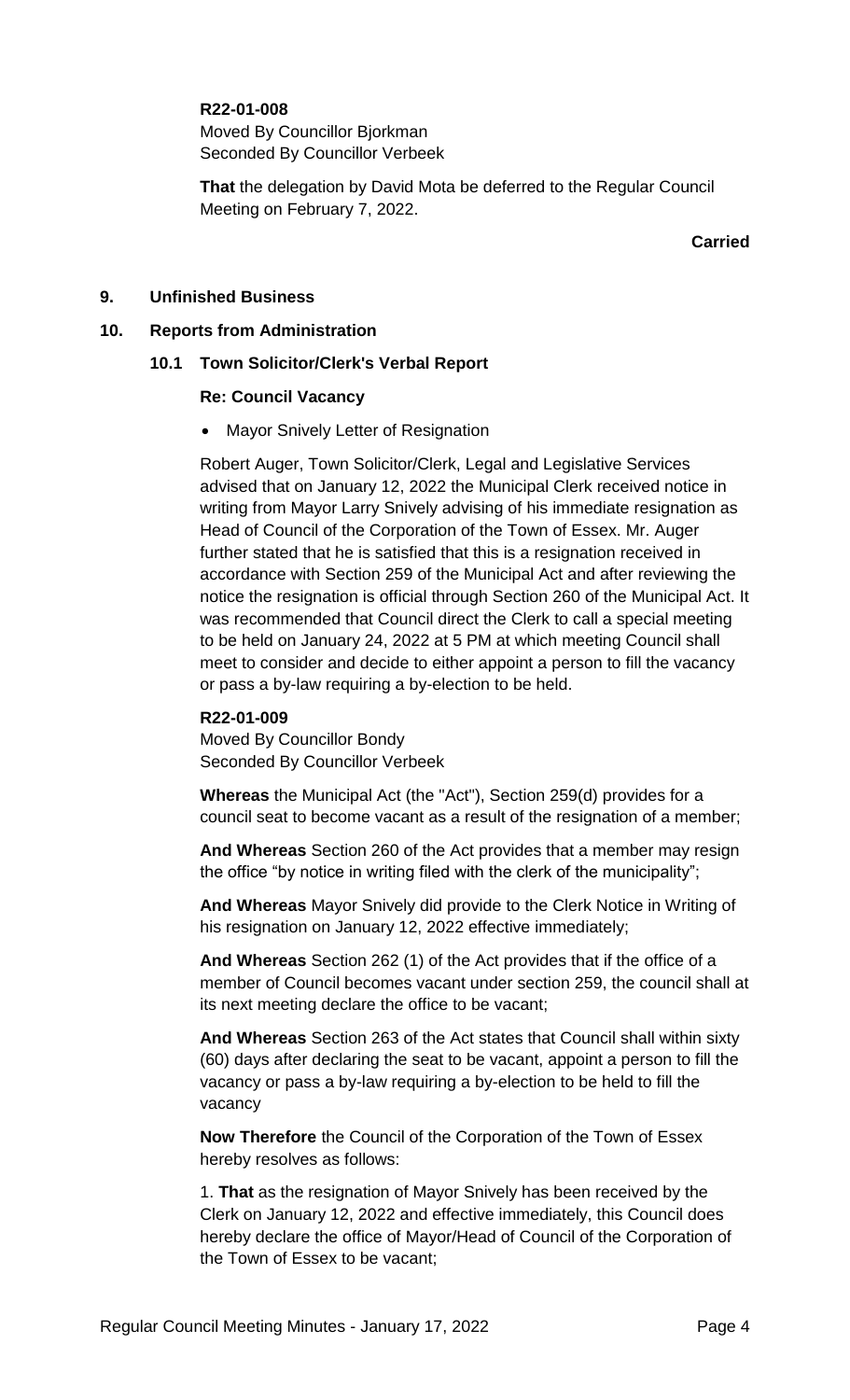2. **And That** Council hereby directs the Clerk to call a Special Council Meeting to be held on January 24, 2022 at which meeting Council, upon receiving the Clerk's Council Vacancy Report shall decide to either 1) appoint a person to fill the vacancy (and if so deciding to appoint the manner in which such appointment shall be made) or 2) pass a by-law requiring a by-election be held to fill the vacancy as prescribed and in accordance with the Municipal Act and the Municipal Elections Act.

**Carried**

# **10.2 Town Solicitor/Clerk Verbal Report**

RE: End of Land Acknowledgement Statement Trial Period

#### **R22-01-010**

Moved By Councillor Bowman Seconded By Councillor Bjorkman

**That** the Verbal Report provided by Robert Auger, Town Solicitor/Clerk, entitled End of Land Acknowledgement Statement Trial Period be received; and

**That** the Land Acknowledgement Statement noted below, provisionally adopted on June 7, 2021, be now permanently adopted and read at the beginning of all Regular Council Meetings and at other special events as may be determined from time to time by the Mayor:

*"We acknowledge that this land is the traditional territory of the Three Fires Confederacy of First Nations (comprised of the Ojibway, the Odawa, and the Potawatomi Peoples), and of the Huron-Wendat Peoples. We value the significant historical and contemporary contributions of local and regional First Nations and all of the Original Peoples of Turtle Island who have been living and working on the land from time immemorial."*

### **Carried**

### **10.3 Legal and Legislative Services-2022-01**

RE: Court of Revision for 10-11 Sideroad Drain: Replacement Bridges for Rivest and Campbell

#### **R22-01-011**

Moved By Councillor Bjorkman Seconded By Councillor Bowman

**That** the following three (3) members of the Drainage Board: Kirk Carter, Janice Dougherty and Felix Weigt-Bienzle be appointed to sit as members of the Court of Revision to be convened for 10-11 Sideroad Drain: Replacement Bridges for Rivest and Campbell, Geographic Township of Colchester North, Project REI2021D002 pursuant to the Report prepared by Gerard Rood, Professional Engineer, Rood Engineering Inc., and dated November 24, 2021 (hereinafter the "Report"), such Court of Revision to be scheduled for 5:00 pm on February 10, 2022 via electronic meeting; and

**That** By-Law 2110 being a by-law to provide for the 10-11 Sideroad Drain: Replacement Bridges for Rivest and Campbell, Geographic Township of Colchester North, Project REI2021D002, be read a first and second time and be provisionally adopted on January 17, 2022.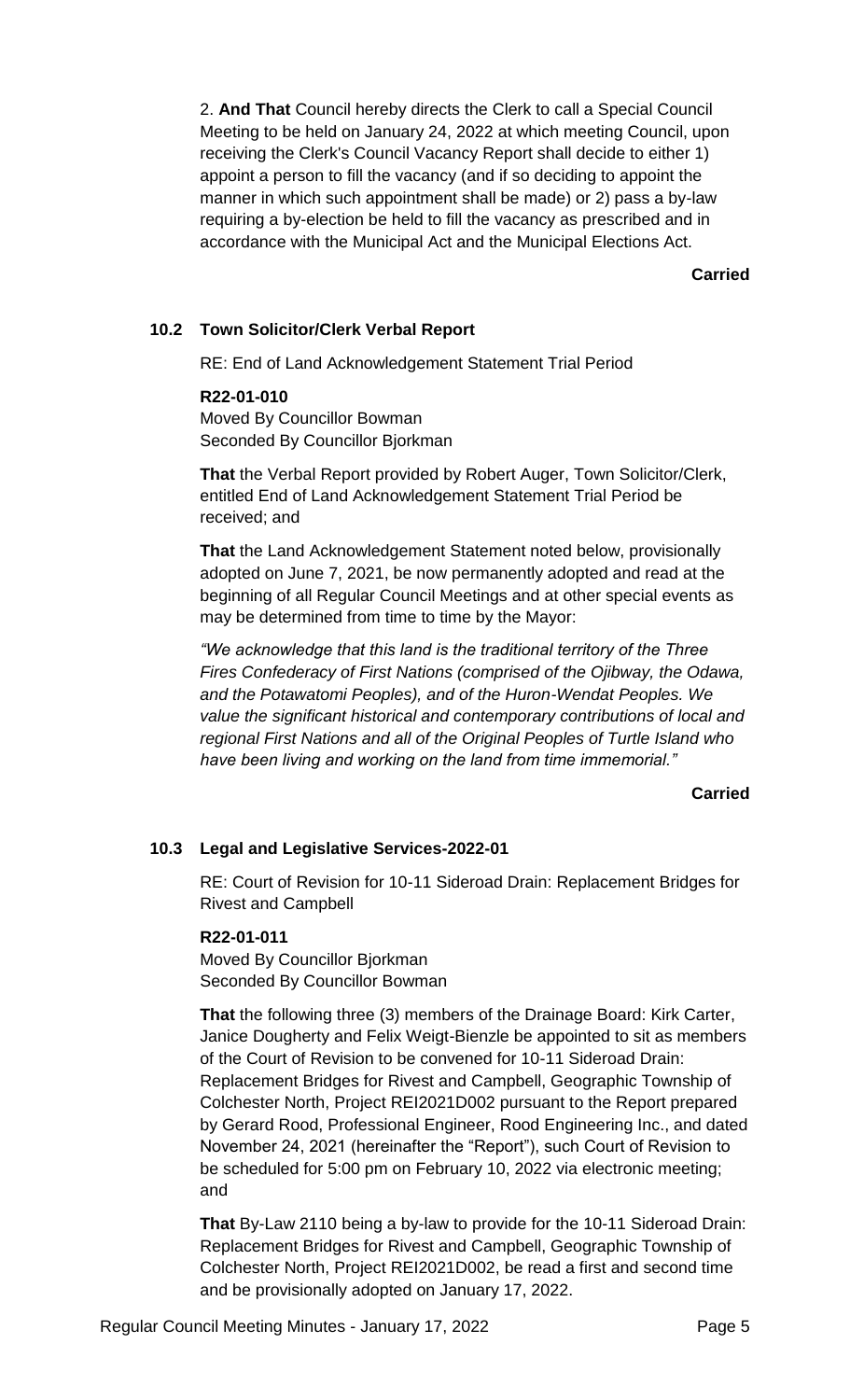# **10.4 Legal and Legislative Services-2022-02**

RE: Court of Revision for Bassett Drain: Replacement Bridge and Enclosure for 730-01300

### **R22-01-012**

Moved By Councillor Bjorkman Seconded By Councillor Bowman

**That** the following three (3) members of the Drainage Board: Kirk Carter, Janice Dougherty and Felix Weigt-Bienzle be appointed to sit as members of the Court of Revision to be convened for Bassett Drain: Replacement Bridge and Enclosure for 730-01300, Geographic Township of Colchester South, Project REI2021D008 pursuant to the Report prepared by Gerard Rood, Professional Engineer, Rood Engineering Inc., and dated November 16, 2021 (hereinafter the "Report"), such Court of Revision to be scheduled for 5:00 pm on February 10, 2022 via electronic meeting; and

**That** By-Law 2111 being a by-law to provide for the Bassett Drain: Replacement Bridge and Enclosure for 730-01300, Geographic Township of Colchester South, Project REI2021D008, be read a first and second time and be provisionally adopted on January 17, 2022.

**Carried**

### **10.5 Economic Development-2022-01**

RE: Building Report December 2021 and Development Overview Annual Summary 2021

#### **R22-01-013**

Moved By Councillor Vander Doelen Seconded By Councillor Garon

**That** Economic Development-2022-01 report entitled Building Report December 2021 and Development Overview Annual Summary 2021 prepared by Nelson Silveira, Economic Development Officer dated February 7, 2022, be received for information.

#### **Carried**

#### **10.6 Human Resources-2022-01**

RE: COVID-19 Vaccination Policy – Three (3) Month Review

Brandi Sieben, Manager, Human Resources, provided a verbal report of the COVID-19 Vaccination Policy and noted that all staff, Council Members and Committee members were required to declare one of seven options. She stated that there was 100% compliance by all staff on this requirement. She noted that the rapid antigen testing program began November 7, 2021 for staff who opted to not declare their vaccination status or were unvaccinated. The rapid antigen test is required twice a week and are performed by the Nurse Practitioner at no cost to the employee.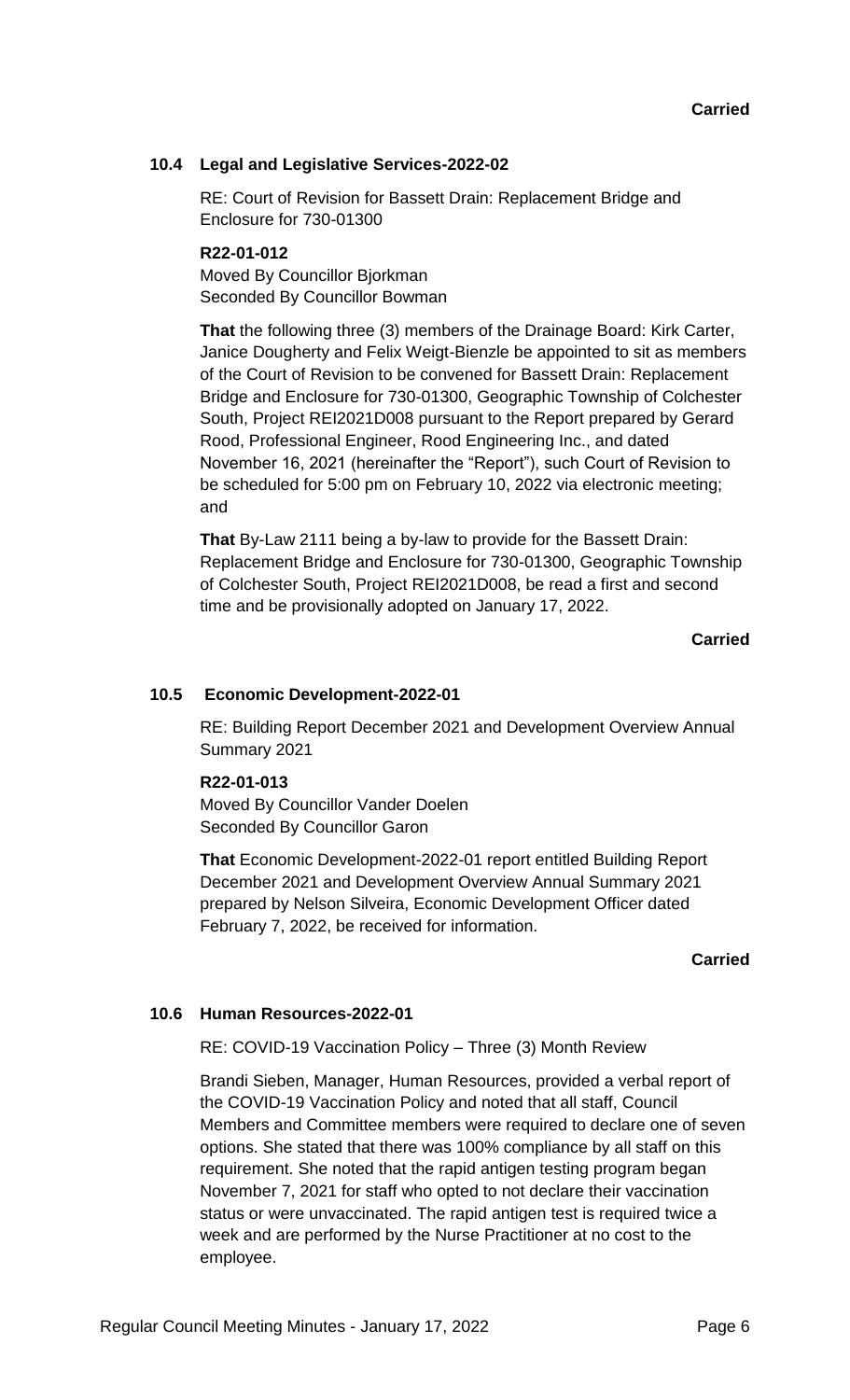## **R22-01-014**

Moved By Councillor Bjorkman Seconded By Councillor Bowman

**That** Human Resources-2022-01 report entitled COVD-19 Vaccination Policy – Three (3) Month Review prepared by Brandi Sieben, Manager, Human Resources dated January 17, 2022, be received; and

**That** Council approves Administration's continuing implementation of the Town's COVID-19 Vaccination Policy.

## **Carried**

# **10.7 Operations-2022-01**

RE: Results of Request for Tender-Road Salt Hauling

### **R22-01-015**

Moved By Councillor Vander Doelen Seconded By Councillor Garon

**That** Operations-2022-01 entitled Result of Request for Tender- Road Salt Hauling prepared by Norm Nussio Manager, Operations and Drainage dated January 17, 2022 be received;

**That** Council award the Results of Request for Tender- Road Salt Hauling (RFT-ID-21-025) to Quinlan Incorporated, contract period is from February 01, 2022 to April 30, 2024; and

**That** Council permit the Treasurer (with Chief Administrative Officer Approval) to fund any over expenditure in relation to the Salt Hauling contract, from the Winter Control Reserve.

### **Carried**

### **11. Reports from Youth Members**

Ehva Hoffman, Youth Council Member, discussed the internet services that are being provided to rural areas and asked Council to consider/discuss future options for internet in the rural part of Essex.

Deputy Mayor Meloche noted that Council is trying to be proactive on this issue and that he will continue to discuss additional options with Administration.

### **12. County Council Update**

# **12.1 Essex County Council Regular Meeting Minutes - December 1, 2021**

### **R22-01-016**

Moved By Councillor Bowman Seconded By Councillor Garon

**That** the minutes of the Regular County Council Meeting held December 1, 2021 be received.

### **Carried**

### **13. Correspondence**

### **13.1 Correspondence to be received**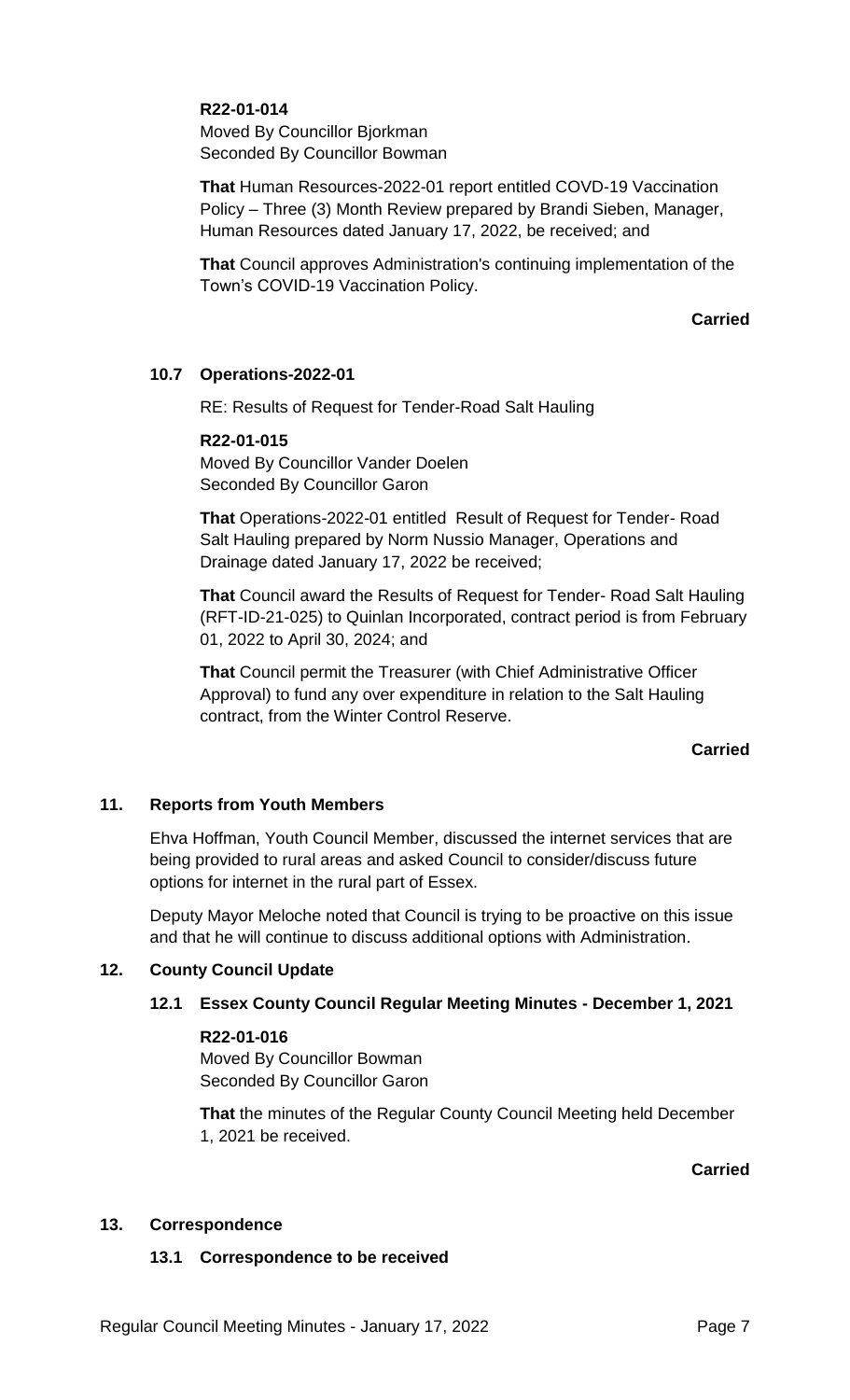## **R22-01-017**

Moved By Councillor Vander Doelen Seconded By Councillor Garon

**That** all of the correspondence listed in Agenda Item 13.1 be received and, where indicated, to further share such information with the community using suitable methods of communication.

### **Carried**

### 13.1.1 Correspondence relating to COVID-19 Pandemic

13.1.1.1 Town of Kingsville

RE: Letter of Instruction from Windsor-Essex County Health Unit

13.1.1.2 Ministry of Municipal Affairs and Housing

RE: Extension of Emergency Orders and Provincial Response to the Omicron Variant

13.1.1.3 County of Essex

Letter from the County of Essex Warden RE: Consideration for support for Windsor-Essex Workers

13.1.2 City of Kitchener

RE: Conversion Therapy

13.1.3 Essex Region Conservation Authority

RE: 2022 Fee Schedule

13.1.4 Ministry of the Environment, Conservation and Parks

RE: Minister's Annual Report on Drinking Water 2021 and 2020-21 Chief Drinking Water Inspector Annual Report

13.1.5 Ministry of the Environment, Conservation and Parks

RE: Essex Drinking Water System (Harrow-Colchester South) Inspection Report

13.1.6 Tay Valley Township

RE: Province-Wide Assessment Update

13.1.7 The Corporation of the City of Sarnia

RE: Catch and Release Justice

13.1.8 Union Water Supply System

RE: Joint Board of Management Minutes of November 17, 2021

13.1.9 Town of Bradford West Gwillimbury

RE: Motion Against Quebec's Bill 21 (Religious Symbols at Work Ban)

13.1.10 House of Commons Chambre Des Communes Canada

RE: 2022 Canada Summer Jobs (CSJ) Funding Application

13.1.11 Canadian Union of Postal Workers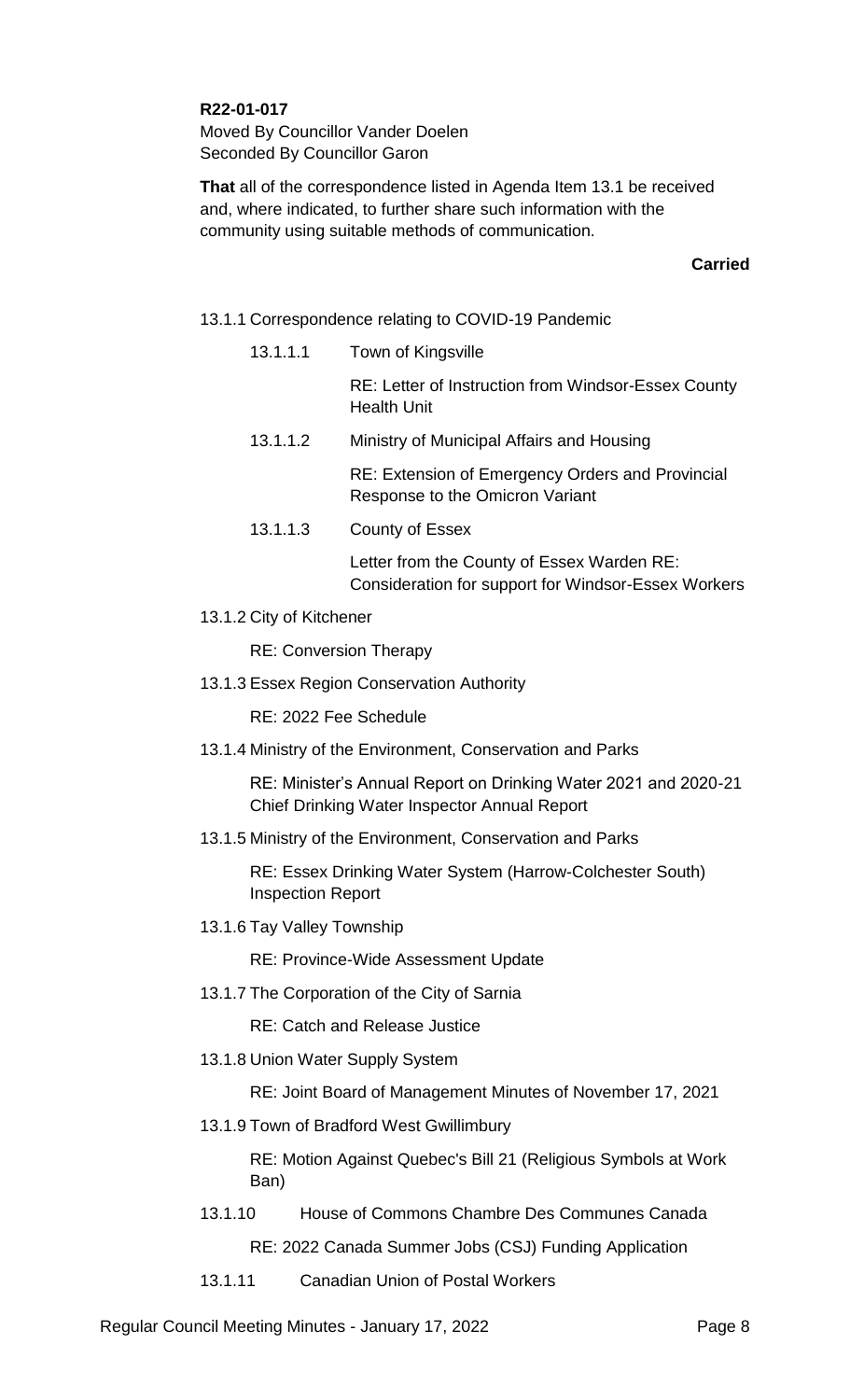RE: Delivering Community Power Campaign to Provide Additional Services at Canada Post.

### **13.2 Correspondence to be considered for receipt and support**

13.2.1 Janice Dougherty

RE: Extension of Janice Dougherty's Term with the Drainage Board

#### **R22-01-018**

Moved By Councillor Bowman Seconded By Councillor Bjorkman

**That** the request from Janice Dougherty requesting that her appointment to the Drainage Board be extended to November 30, 2022 to coincide with the end of the current term of Council be received or received and supported.

**Carried**

#### **14. Committee Meeting Minutes**

#### **R22-01-019**

Moved By Councillor Bondy Seconded By Councillor Verbeek

**That** all the Committee Meeting minutes listed in Agenda Item 14, together with any recommendations to Council noted therein, be received, approved and adopted as circulated.

#### **Carried**

- **14.1 Property Standard Committee - August 18, 2021**
- **14.2 Essex Accessibility Advisory Committee - November 3, 2021**
- **14.3 Essex Centre BIA Board - November 24, 2021**
- **14.4 Essex Police Service Board - December 2, 2021**
- **14.5 Arts, Culture and Tourism Committee - December 8, 2021**
- **14.6 Court of Revision - December 8, 2021**
- **14.7 Finance Committee - December 13, 2021**
- **14.8 Drainage Board - December 16, 2021**
- **15. Financial**
- **16. New Business**
- **17. Notices of Motion**
- **18. Reports and Announcements from Council Members**

Councillor Bondy noted that the community should call their electricity providers when there is a power flicker and advise of the time/place when this occurred. She asked if the Mayor or the Deputy Mayor could provide a follow-up on the ELK meeting

Deputy Mayor Meloche requested that Administration add the follow-up to the ELK Meeting as an update to be provided on the next Regular Council Meeting Agenda of February 7, 2022.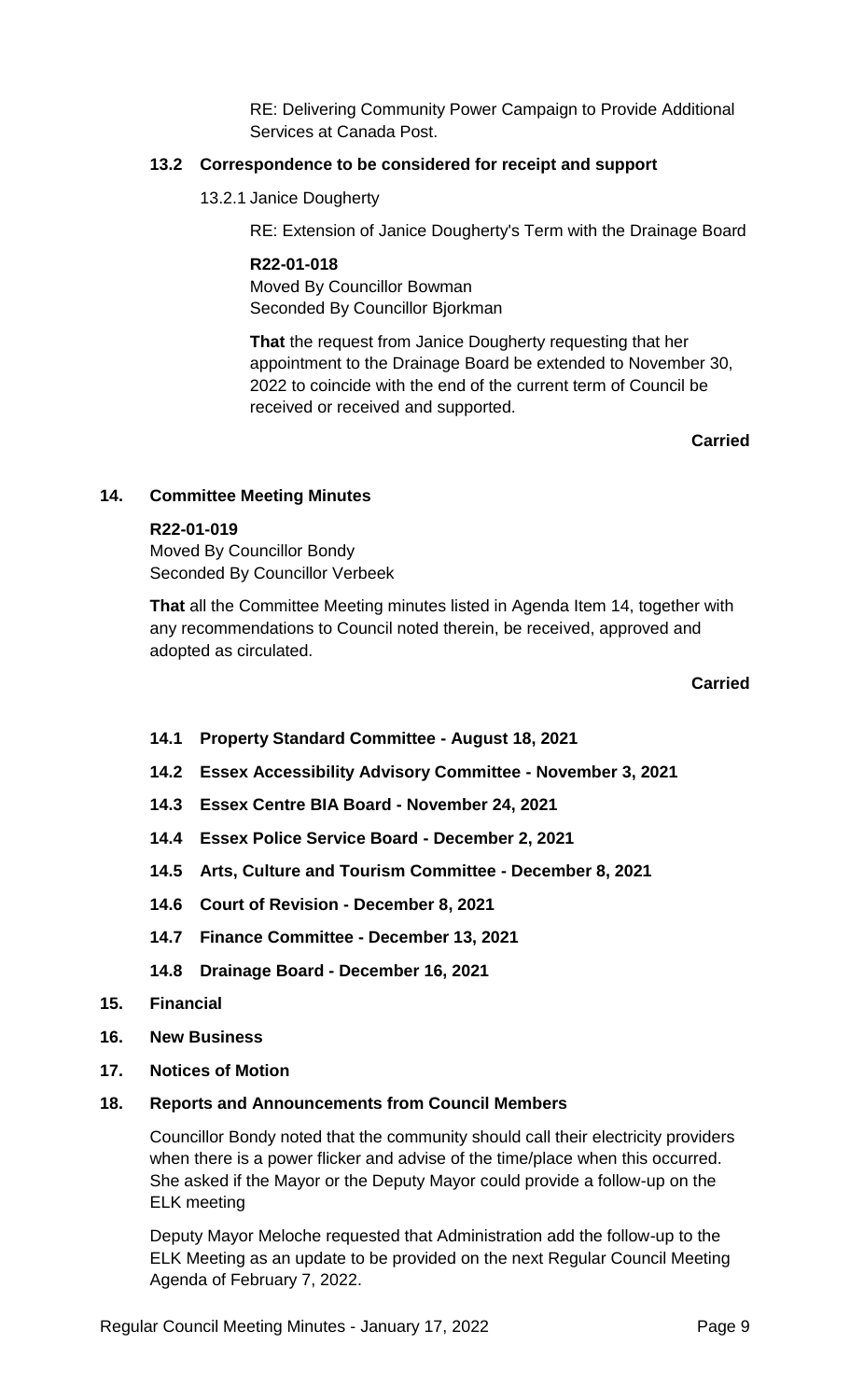#### **19. By-Laws**

### **19.1 By-Laws that require a third and final reading**

19.1.1 By-Law 2108

Being a by-law to confirm the proceedings of the December 20, 2021, Regular Meeting of Council of The Corporation of the Town of Essex

# **R22-01-020**

Moved By Councillor Vander Doelen Seconded By Councillor Bowman

**That** By-Law 2108 being a by-law to confirm the proceedings of the December 20, 2021, Regular Meeting of Council of The Corporation of the Town of Essex be read a third time and finally passed on January 17, 2022.

**Carried**

#### 19.1.2 By-Law 2096

Being a by-law to provide for Bassett Drain: Bridge for MN 2432 County Road 20, Harrow Centre, Former Geographic Township of Colchester South, Project REI2021D012, Town of Essex, County of Essex

### **R22-01-021** Moved By Councillor Bjorkman Seconded By Councillor Bowman

**That** By-Law 2096 being a by-law to provide for Bassett Drain: Bridge for MN 2432 County Road 20, Harrow Centre, Former Geographic Township of Colchester South, Project REI2021D012, Town of Essex, County of Essex be read a third time and finally passed on January 17, 2022.

### **Carried**

### **19.2 By-Laws that require a first, second, third and final reading**

19.2.1 By-Law 2114

Being a by-law to impose rates, fees, and charges pursuant to an Agreement between Essex Town Centre Ltd. and the Corporation of the Town of Essex and relating to the Provision of Municipal Capital Facilities

### **R22-01-022**

Moved By Councillor Bjorkman Seconded By Councillor Verbeek

**That** By-Law 2114 being a by-law to impose rates, fees, and charges pursuant to an Agreement between Essex Town Centre Ltd. and the Corporation of the Town of Essex and relating to the Provision of Municipal Capital Facilities be read a first time, a second time and a third time and finally passed on January 17, 2022.